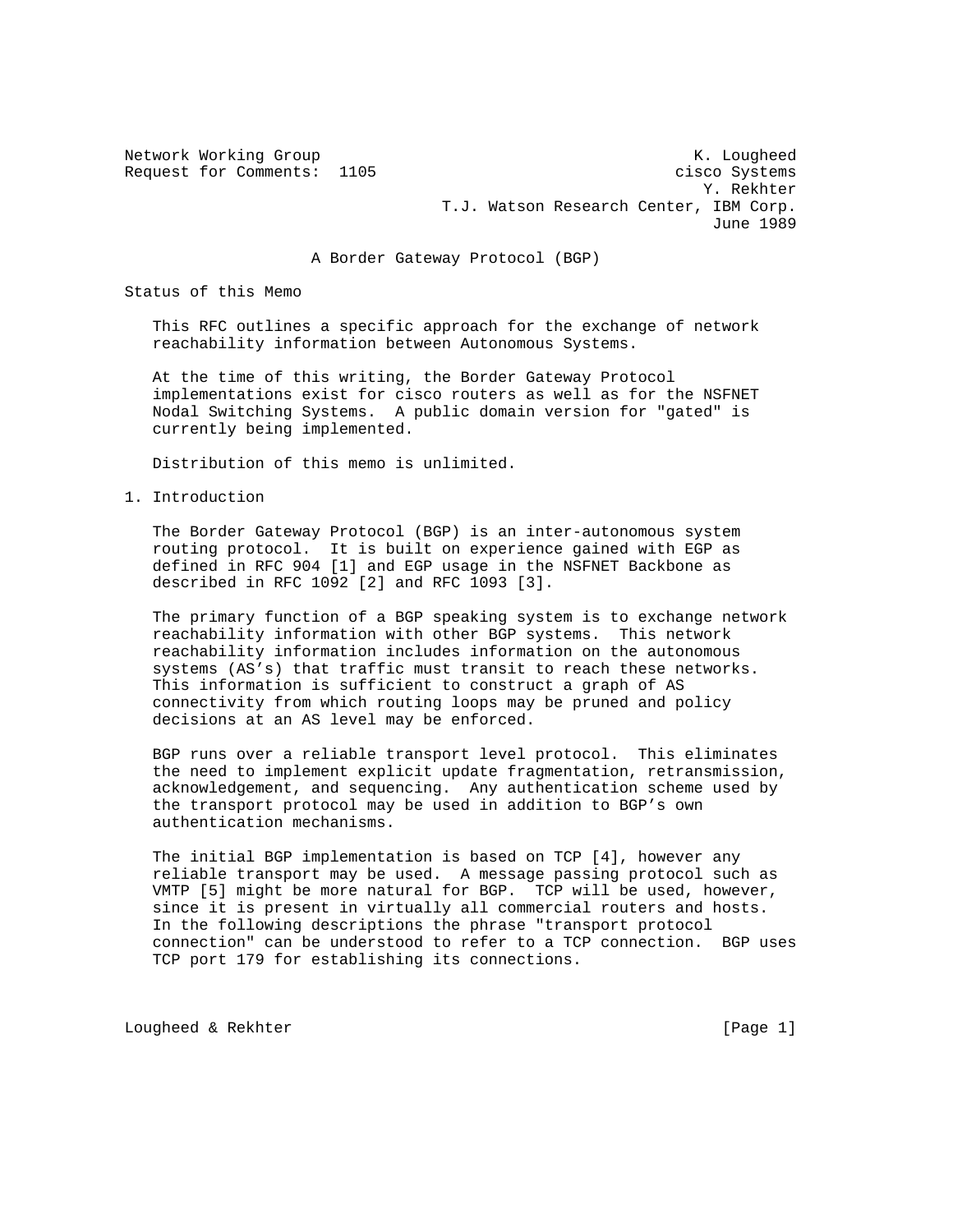## 2. Summary of Operation

 Two hosts form a transport protocol connection between one another. They exchange messages to open and confirm the connection parameters. The initial data flow is the entire BGP routing table. Incremental updates are sent as the routing tables change. Keepalive messages are sent periodically to ensure the liveness of the connection. Notification messages are sent in response to errors or special conditions. If a connection encounters an error condition, a notification message is sent and the connection is optionally closed.

 The hosts executing the Border Gateway Protocol need not be routers. A non-routing host could exchange routing information with routers via EGP or even an interior routing protocol. That non-routing host could then use BGP to exchange routing information with a border gateway in another autonomous system. The implications and applications of this architecture are for further study.

 If a particular AS has more than one BGP gateway, then all these gateways should have a consistent view of routing. A consistent view of the interior routes of the autonomous system is provided by the intra-AS routing protocol. A consistent view of the routes exterior to the AS may be provided in a variety of ways. One way is to use the BGP protocol to exchange routing information between the BGP gateways within a single AS. In this case, in order to maintain consist routing information, these gateways MUST have direct BGP sessions with each other (the BGP sessions should form a complete graph). Note that this requirement does not imply that all BGP gateways within a single AS must have direct links to each other; other methods may be used to ensure consistent routing information.

3. Message Formats

 This section describes message formats and actions to be taken when errors are detected while processing these messages.

 Messages are sent over a reliable transport protocol connection. A message is processed after it is entirely received. The maximum message size is 1024 bytes. All implementations are required to support this maximum message size. The smallest message that may be sent consists of a BGP header without a data portion, or 8 bytes.

 The phrase "the BGP connection is closed" means that the transport protocol connection has been closed and that all resources for that BGP connection have been deallocated. Routing table entries associated with the remote peer are marked as invalid. This information is passed to other BGP peers before being deleted from the system.

Lougheed & Rekhter [Page 2]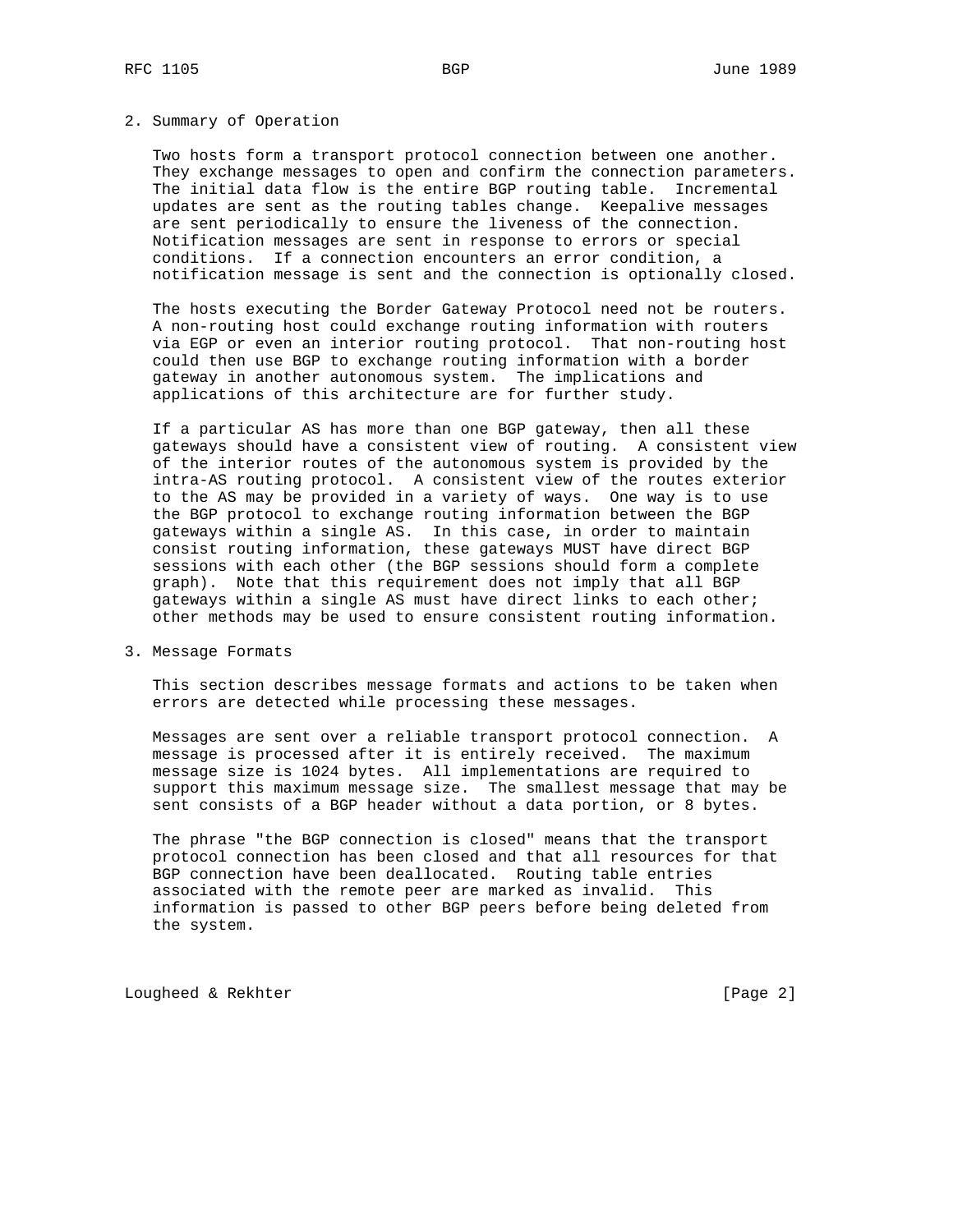### 3.1 Message Header Format

 Each message has a fixed size header. There may or may not be a data portion following the header, depending on the message type. The layout of these fields is shown below.

|                                 |  |  | 0 1 2 3 4 5 6 7 8 9 0 1 2 3 4 5 6 7 8 9 0 1 2 3 4 5 6 7 8 9 0 1 |  |        |  |  |  |  |  |      |  |  |  |  |  |  |  |  |  |           |  |  |  |  |
|---------------------------------|--|--|-----------------------------------------------------------------|--|--------|--|--|--|--|--|------|--|--|--|--|--|--|--|--|--|-----------|--|--|--|--|
|                                 |  |  |                                                                 |  |        |  |  |  |  |  |      |  |  |  |  |  |  |  |  |  |           |  |  |  |  |
| Marker                          |  |  |                                                                 |  | Length |  |  |  |  |  |      |  |  |  |  |  |  |  |  |  |           |  |  |  |  |
| -+-+-+-+-+-+-+-+-+-+-+-+-+-+-+- |  |  |                                                                 |  |        |  |  |  |  |  |      |  |  |  |  |  |  |  |  |  |           |  |  |  |  |
|                                 |  |  | Version                                                         |  |        |  |  |  |  |  | Type |  |  |  |  |  |  |  |  |  | Hold Time |  |  |  |  |
|                                 |  |  |                                                                 |  |        |  |  |  |  |  |      |  |  |  |  |  |  |  |  |  |           |  |  |  |  |

Marker: 16 bits

 The Marker field is 16 bits of all ones. This field is used to mark the start of a message. If the first two bytes of a message are not all ones then we have a synchronization error and the BGP connection should be closed after sending a notification message with opcode 5 (connection not synchronized). No notification data is sent.

Length: 16 bits

 The Length field is 16 bits. It is the total length of the message, incluluding header, in bytes. If an illegal length is encountered (more than 1024 bytes or less than 8 bytes), a notification message with opcode 6 (bad message length) and two data bytes of the bad length should be sent and the BGP connection closed.

Version: 8 bits

 The Version field is 8 bits of protocol version number. The current BGP version number is 1. If a bad version number is found, a notification message with opcode 8 (bad version number) should be sent and the BGP connection closed. The bad version number should be included in one byte of notification data.

 The Type field is 8 bits of message type code. The following type codes are defined:

Lougheed & Rekhter [Page 3]

Type: 8 bits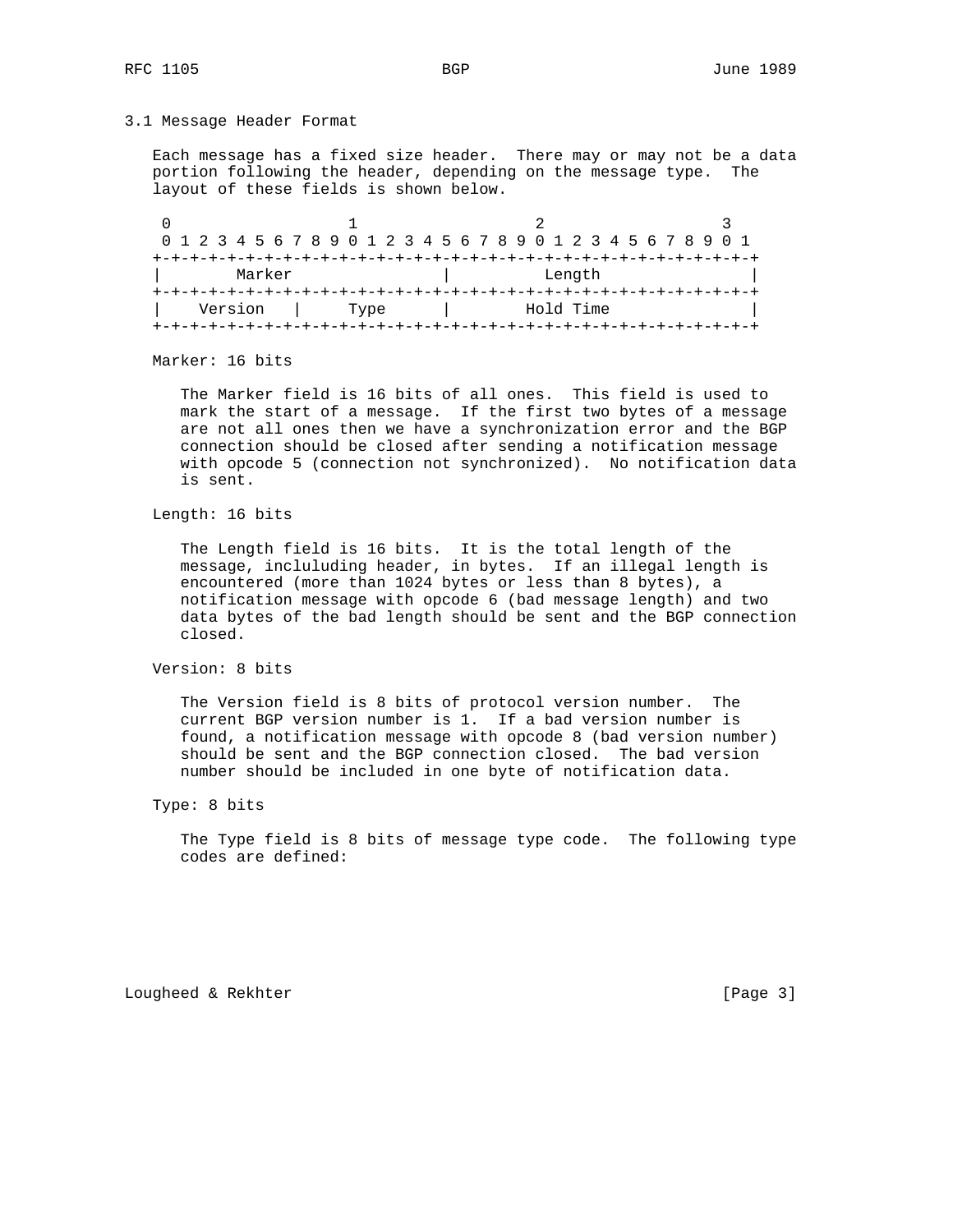1 - OPEN 2 - UPDATE 3 - NOTIFICATION 4 - KEEPALIVE 5 - OPEN CONFIRM

 If an unrecognized type value is found, a notification message with opcode 7 (bad type code) and data consisting of the byte of type field in question should be sent and the BGP connection closed.

Hold Timer: 16 bits.

 This field contains the number of seconds that may elapse since receiving a BGP KEEPALIVE or BGP UPDATE message from our BGP peer before we declare an error and close the BGP connection.

3.2 OPEN Message Format

 After a transport protocol connection is established, the first message sent by either side is an OPEN message. If the OPEN message is acceptable, an OPEN CONFIRM message confirming the OPEN is sent back. Once the OPEN is confirmed, UPDATE, KEEPALIVE, and NOTIFICATION messages may be exchanged.

 In addition to the fixed size BGP header, the OPEN message contains the following fields.

0  $1$  2 3 0 1 2 3 4 5 6 7 8 9 0 1 2 3 4 5 6 7 8 9 0 1 2 3 4 5 6 7 8 9 0 1 +-+-+-+-+-+-+-+-+-+-+-+-+-+-+-+-+-+-+-+-+-+-+-+-+-+-+-+-+-+-+-+-+ My Autonomous System  $|$  Link Type  $|$  Auth. Code +-+-+-+-+-+-+-+-+-+-+-+-+-+-+-+-+-+-+-+-+-+-+-+-+-+-+-+-+-+-+-+-+ | | Authentication Data | | +-+-+-+-+-+-+-+-+-+-+-+-+-+-+-+-+-+-+-+-+-+-+-+-+-+-+-+-+-+-+-+-+

My Autonomous System: 16 bits

 This field is our 16 bit autonomous system number. If there is a problem with this field, a notification message with opcode 9 (invalid AS field) should be sent and the BGP connection closed. No notification data is sent.

Link Type: 8 bits

The Link Type field is a single octet containing one of the

Lougheed & Rekhter **Example 2018** [Page 4]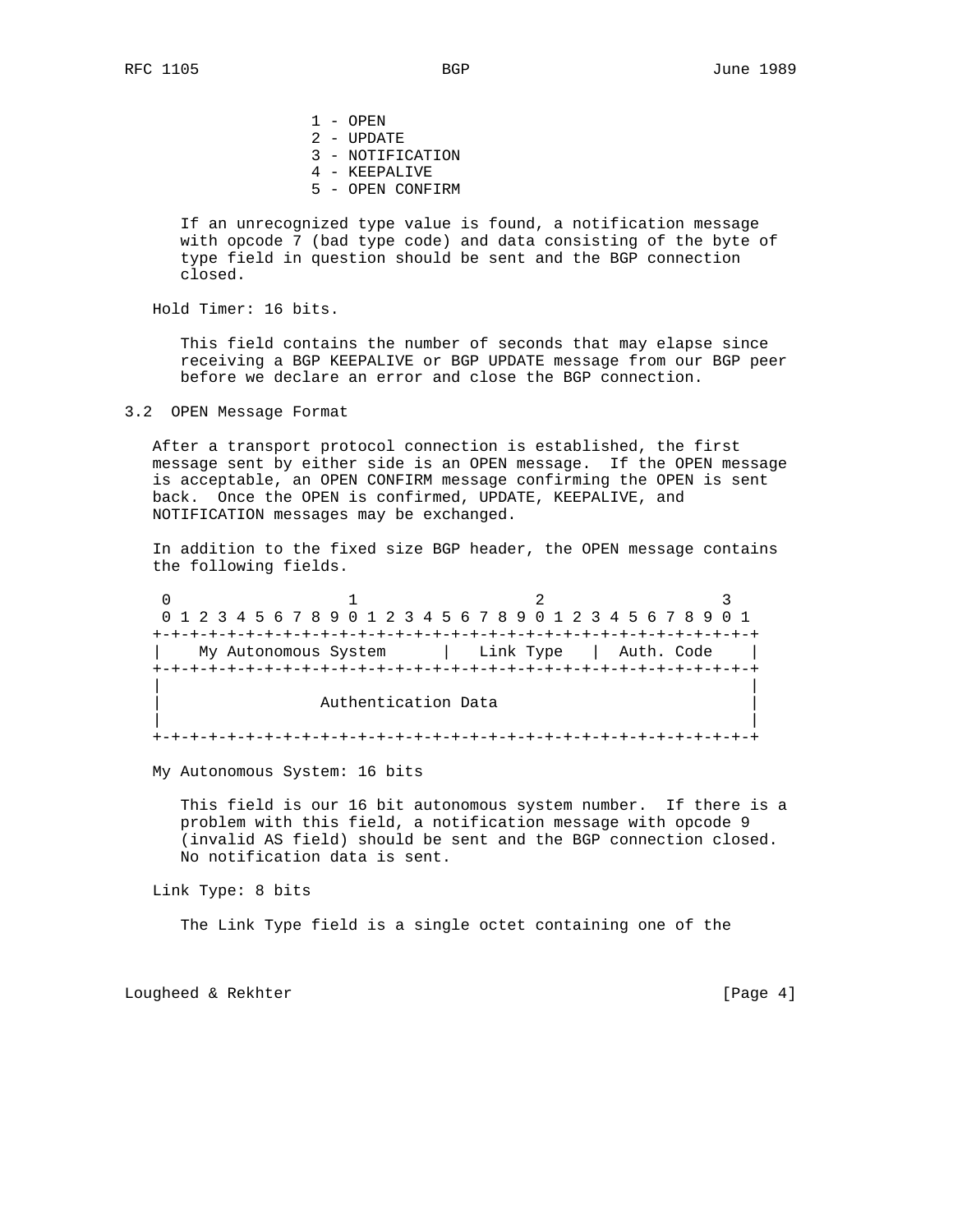following codes defining our position in the AS graph relative to our peer.

> 0 - INTERNAL 1 - UP 2 - DOWN  $3 - H-LINK$

 UP indicates the peer is higher in the AS hierarchy, DOWN indicates lower, and H-LINK indicates at the same level. INTERNAL indicates that the peer is another BGP speaking host in our autonomous system. INTERNAL links are used to keep AS routing information consistent with an AS with multiple border gateways. If the Link Type field is unacceptable, a notification message with opcode 1 (link type error in open) and data consisting of the expected link type should be sent and the BGP connection closed. The acceptable values for the Link Type fields of two BGP peers are discussed below.

Authentication Code: 8 bits

 The Authentication Code field is an octet whose value describes the authentication mechanism being used. A value of zero indicates no BGP authentication. Note that a separate authentication mechanism may be used in establishing the transport level connection. If the authentication code is not recognized, a notification message with opcode 2 (unknown authentication code) and no data is sent and the BGP connection is closed.

Authentication Data: variable length

 The Authentication Data field is a variable length field containing authentication data. If the value of Authentication Code field is zero, the Authentication Data field has zero length. If authentication fails, a notification message with opcode 3 (authentication failure) and no data is sent and the BGP connection is closed.

3.3 OPEN CONFIRM Message Format

 An OPEN CONFIRM message is sent after receiving an OPEN message. This completes the BGP connection setup. UPDATE, NOTIFICATION, and KEEPALIVE messages may now be exchanged.

 An OPEN CONFIRM message consists of a BGP header with an OPEN CONFIRM type code. There is no data in an OPEN CONFIRM message.

Lougheed & Rekhter [Page 5]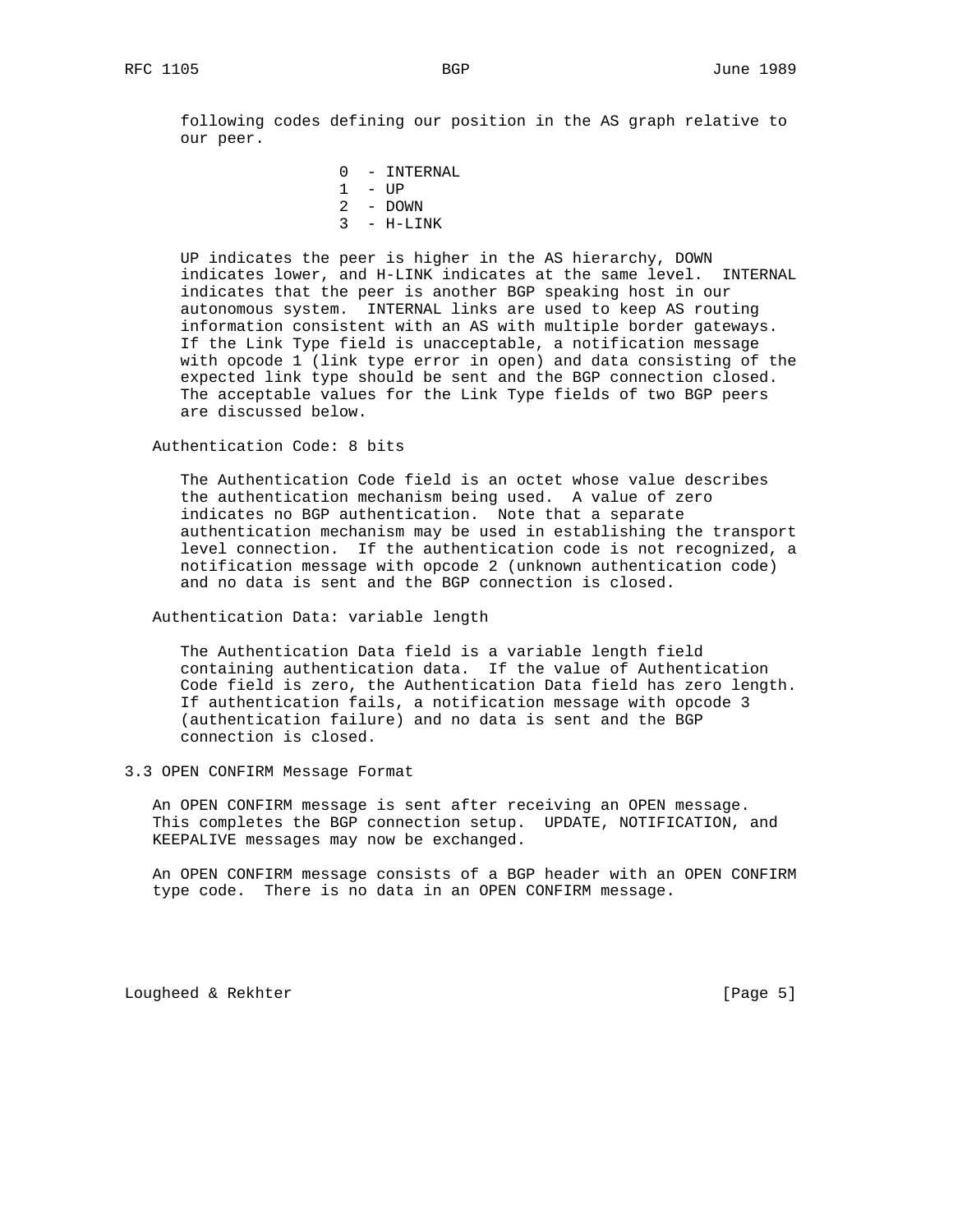## 3.4 UPDATE Message Format

 UPDATE messages are used to transfer routing information between BGP peers. The information in the UPDATE packet can be used to construct a graph describing the relationships of the various autonomous systems. By applying rules to be discussed, routing information loops and some other anomalies may be detected and removed from the inter-AS routing.

 Whenever an error in a UPDATE message is detected, a notification message is sent with opcode 4 (bad update), a two byte subcode describing the nature of the problem, and a data field consisting of as much of the UPDATE message data portion as possible. UPDATE messages have the following format:

0  $1$  2 3 0 1 2 3 4 5 6 7 8 9 0 1 2 3 4 5 6 7 8 9 0 1 2 3 4 5 6 7 8 9 0 1 +-+-+-+-+-+-+-+-+-+-+-+-+-+-+-+-+-+-+-+-+-+-+-+-+-+-+-+-+-+-+-+-+ Gateway +-+-+-+-+-+-+-+-+-+-+-+-+-+-+-+-+-+-+-+-+-+-+-+-+-+-+-+-+-+-+-+-+ | AS count | Direction | AS Number +-+-+-+-+-+-+-+-+-+-+-+-+-+-+-+-+-+-+-+-+-+-+-+-+-+-+-+-+-+-+-+-+ repeat (Direction, AS Number) pairs AS count times / /  $/$  /  $/$  | | +-+-+-+-+-+-+-+-+-+-+-+-+-+-+-+-+-+-+-+-+-+-+-+-+-+-+-+-+-+-+-+-+ Net Count +-+-+-+-+-+-+-+-+-+-+-+-+-+-+-+-+-+-+-+-+-+-+-+-+-+-+-+-+-+-+-+-+ | Network | Network | Network | Network | Network | Network | Network | Network | Network | Network | Network | Network | Network | Network | Network | Network | Network | Network | Network | Network | Network | Network | +-+-+-+-+-+-+-+-+-+-+-+-+-+-+-+-+-+-+-+-+-+-+-+-+-+-+-+-+-+-+-+-+ | Metric | | +-+-+-+-+-+-+-+-+-+-+-+-+-+-+-+-+ + repeat (Network, Metric) pairs Net Count times  $/$  /  $/$  / / | | +-+-+-+-+-+-+-+-+-+-+-+-+-+-+-+-+-+-+-+-+-+-+-+-+-+-+-+-+-+-+-+-+

Gateway: 32 bits.

 The Gateway field is the address of a gateway that has routes to the Internet networks listed in the rest of the UPDATE message. This gateway MUST belong to the same AS as the BGP peer who advertises it. If there is a problem with the gateway field, a notification message with subcode 6 (invalid gateway field) is sent.

Lougheed & Rekhter **Example 2018** [Page 6]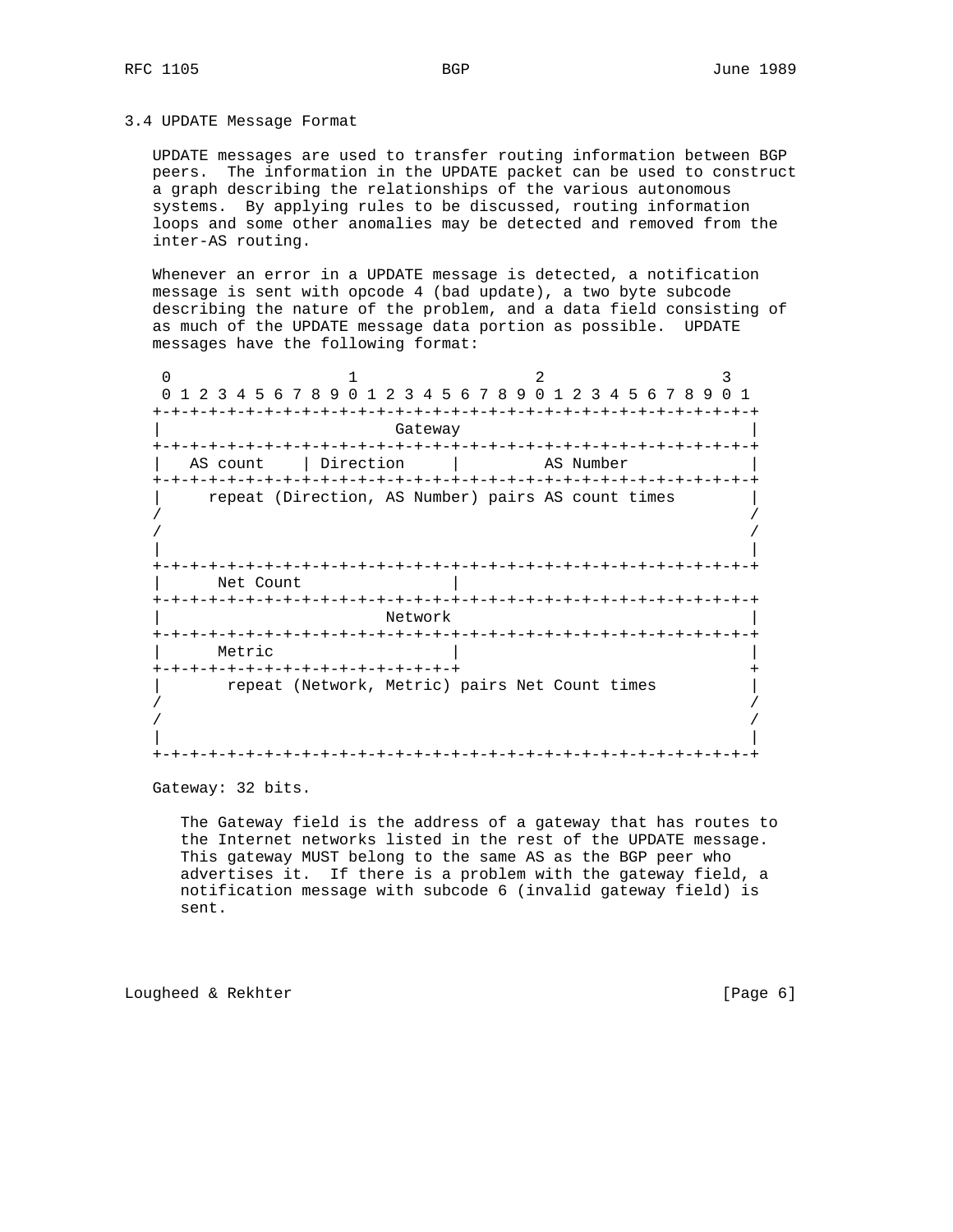AS count: 8 bits.

 This field is the count of Direction and AS Number pairs in this UPDATE message. If an incorrect AS count field is detected, subcode 1 (invalid AS count) is specified in the notification message.

Direction: 8 bits

 The Direction field is an octet containing the direction taken by the routing information when exiting the AS defined by the succeeding AS Number field. The following values are defined.

| $1 - IIP$      | (went up a link in the graph)   |
|----------------|---------------------------------|
| 2 - DOWN       | (went down a link in the graph) |
| 3 - H LINK     | (horizontal link in the graph)  |
| 4 - EGP LINK   | (EGP derived information)       |
| 5 - INCOMPLETE | (incomplete information)        |

 There is a special provision to pass exterior learned (non-BGP) routes over BGP. If an EGP learned route is passed over BGP, then the Direction field is set to EGP-LINK and the AS Number field is set to the AS number of the EGP peer that advertised this route. All other exterior-learned routes (non-BGP and non-EGP) may be passed by setting AS Number field to zero and Direction field to INCOMPLETE. If the direction code is not recognized, a notification message with subcode 2 (invalid direction code) is sent.

AS Number: 16 bits

 This field is the AS number that transmitted the routing information. If there is a problem with this AS number, a notification message with subcode 3 (invalid autonomous system) is sent.

Net Count: 16 bits.

 The Net Count field is the number of Metric and Network field pairs which follow this field. If there is a problem with this field, a notification with subcode 7 (invalid net count field) is sent.

Network: 32 bits

 The Network field is four bytes of Internet network number. If there is a problem with the network field, a notification message with subcode 8 (invalid network field) is sent.

Lougheed & Rekhter [Page 7]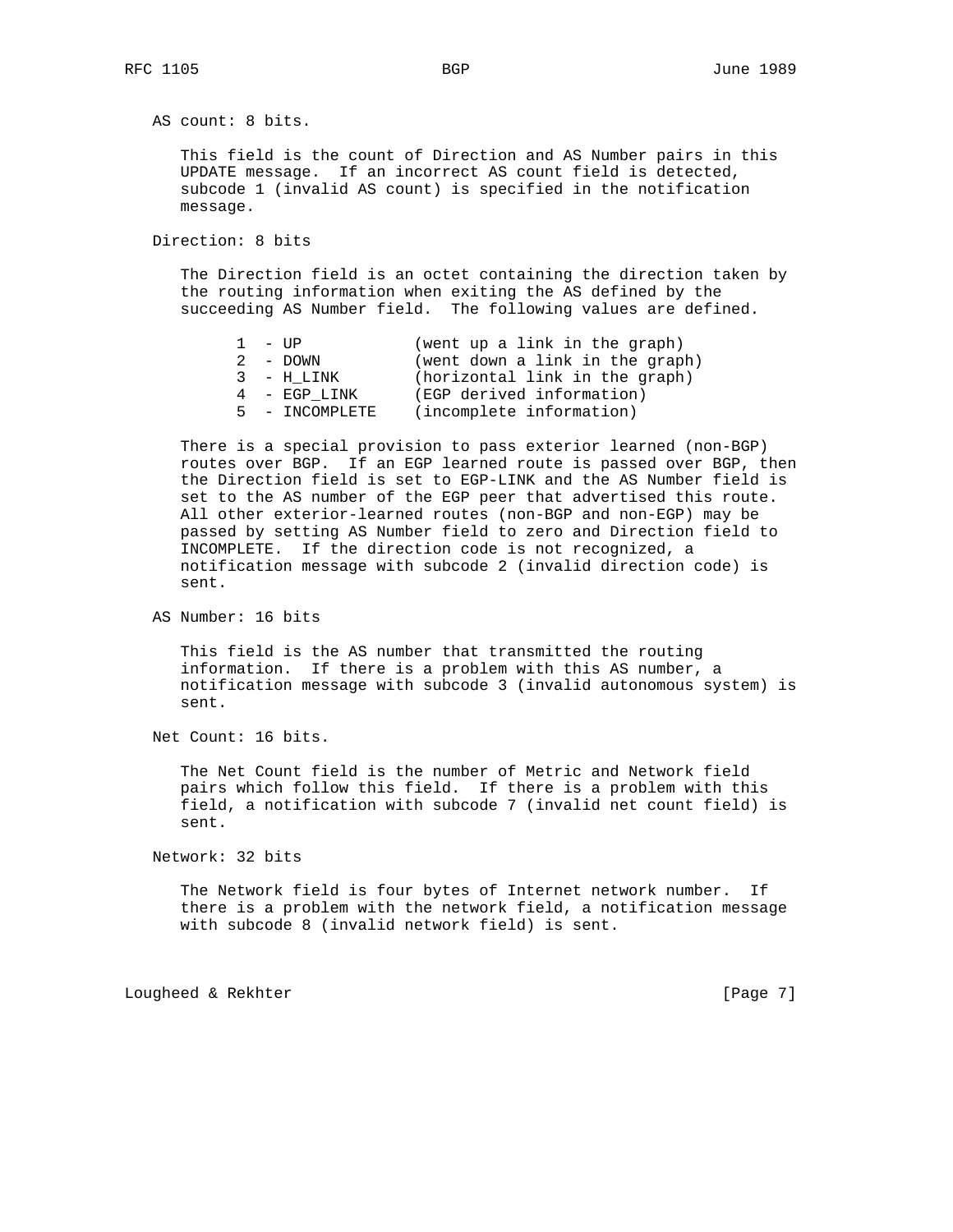Metric: 16 bits

 The Metric field is 16 bits of an unspecified metric. BGP metrics are comparable ONLY if routes have exactly the same AS path. A metric of all ones indicates the network is unreachable. In all other cases the metric field is MEANINGLESS and MUST BE IGNORED. There are no illegal metric values.

# 3.5 NOTIFICATION Message Format

 NOTIFICATION messages are sent when an error condition is detected. The BGP connection is closed shortly after sending the notification message.

0  $1$  2 3 0 1 2 3 4 5 6 7 8 9 0 1 2 3 4 5 6 7 8 9 0 1 2 3 4 5 6 7 8 9 0 1 +-+-+-+-+-+-+-+-+-+-+-+-+-+-+-+-+-+-+-+-+-+-+-+-+-+-+-+-+-+-+-+-+ Opcode  $\qquad \qquad \vert$  Data +-+-+-+-+-+-+-+-+-+-+-+-+-+-+-+-+ + | | +-+-+-+-+-+-+-+-+-+-+-+-+-+-+-+-+-+-+-+-+-+-+-+-+-+-+-+-+-+-+-+-+

Opcode: 16 bits

 The Opcode field describes the type of NOTIFICATION. The following opcodes have been defined.

|  | $1$ (*) - link type error in open. Data is one byte of proper          |
|--|------------------------------------------------------------------------|
|  | link type.                                                             |
|  | 2 (*) - unknown authentication code. No data.                          |
|  | $3$ (*) - authentication failure. No data.                             |
|  | 4 - update error. See below for data description.                      |
|  | $5$ (*) - connection out of sync. No data.                             |
|  | $6$ (*) - invalid message length. Data is two bytes of<br>bad length.  |
|  | 7 (*) - invalid message type. Data is one byte of bad<br>message type. |
|  | 8 (*) - invalid version number. Data is one byte of<br>bad version.    |
|  | 9 (*) - invalid AS field in OPEN. No data.                             |
|  | $10$ (*) – BGP Cease. No data.                                         |

 The starred opcodes in the list above are considered fatal errors and cause transport connection termination.

 The update error (opcode 4) has as data 16 bits of subcode followed by the last UPDATE message in question. After the subcode comes as much of the data portion of the UPDATE in

Lougheed & Rekhter **Example 2018** [Page 8]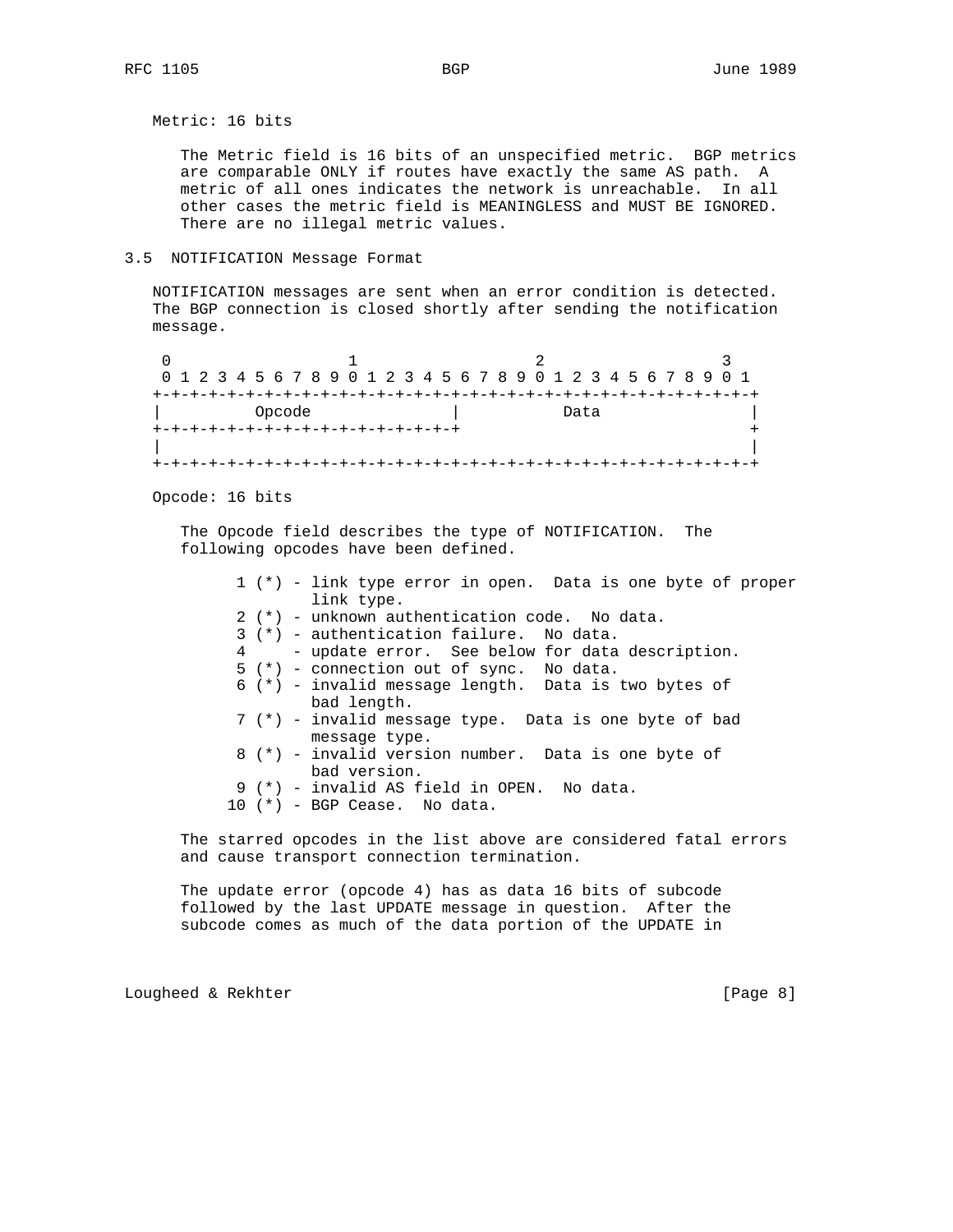question as possible. The following subcodes are defined:

- 1 invalid AS count
- 2 invalid direction code
- 3 invalid autonomous system
- 4 EGP\_LINK or INCOMPLETE\_LINK link type at other than the end of the AS path list
- 5 routing loop
- 6 invalid gateway field
- 7 invalid Net Count field
- 8 invalid network field

Data: variable

 The Data field contains zero or more bytes of data to be used in diagnosing the reason for the NOTIFICATION. The contents of the Data field depend upon the opcode. See the opcode descriptions above for more details.

3.6 KEEPALIVE Message Format

 BGP does not use any transport protocol based keepalive mechanism to determine if peers are reachable. Instead KEEPALIVE messages are exchanged between peers often enough as not to cause the hold time (as advertised in the BGP header) to expire. A reasonable minimum frequency of KEEPALIVE exchange would be one third of the Hold Time interval.

 As soon as the Hold Time associated with BGP peer has expired, the BGP connection is closed and BGP deallocates all resources associated with this peer.

The KEEPALIVE message is a BGP header without any data.

4. BGP Finite State machine.

 This section specifies BGP operation in terms of a Finite State Machine (FSM). Following is a brief summary and overview of BGP operations by state as determined by this FSM. A condensed version of the BGP FSM is found in Appendix 1.

Initially BGP is in the BGP\_Idle state.

BGP\_Idle state:

 In this state BGP refuses all incoming BGP connections. No resources are allocated to the BGP neighbor. In response to the Start event (initiated by either system or operator) the local

Lougheed & Rekhter [Page 9]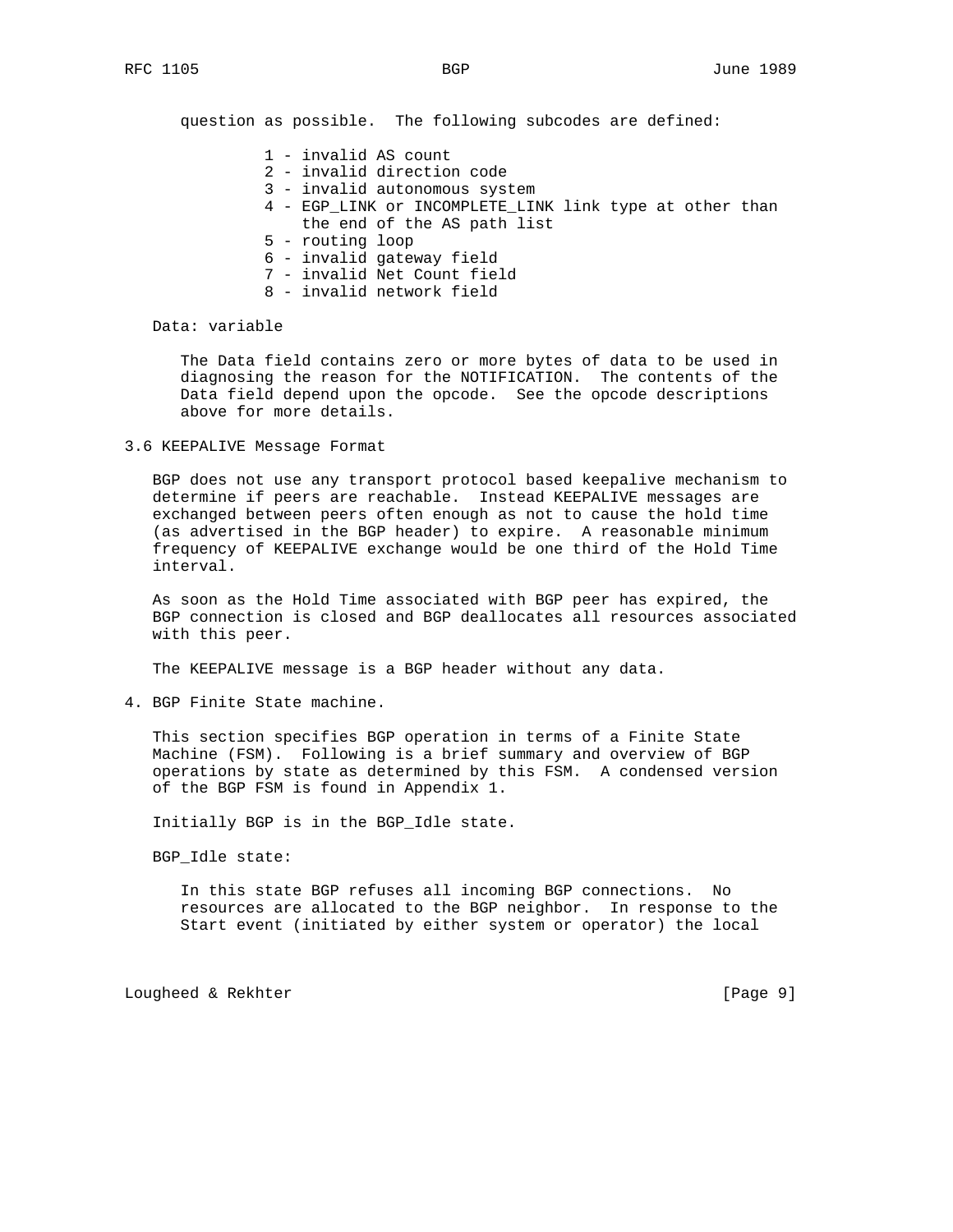system initializes all BGP resources and changes its state to BGP\_Active.

BGP\_Active state:

 In this state BGP is trying to acquire a BGP neighbor by opening a transport protocol connection. If the transport protocol open fails (for example, retransmission timeout), BGP stays in the BGP\_Active state.

 Otherwise, the local system sends an OPEN message to its peer, and changes its state to BGP\_OpenSent. Since the hold time of the peer is still undetermined, the hold time is initialized to some large value.

 In response to the Stop event (initiated by either system or operator) the local system releases all BGP resources and changes its state to BGP\_Idle.

BGP\_OpenSent state:

 In this state BGP waits for an OPEN message from its peer. When an OPEN message is received, all fields are checked for correctness. If the initial BGP header checking detects an error, BGP deallocates all resources associated with this peer and returns to the BGP\_Active state. Otherwise, the Link Type, Authentication Code, and Authentication Data fields are checked for correctness.

 If the link type is incorrect, a NOTIFICATION message with opcode 1 (link type error in open) is sent. The following combination of link type fields are correct; all other combinations are invalid.

| Peer view |
|-----------|
| DOWN      |
| TJP.      |
| TNTERNAL  |
| H-LTNK    |
|           |

 If the link between two peers is INTERNAL, then AS number of both peers must be the same. Otherwise, a NOTIFICATION message with opcode 1 (link type error in open) is sent.

 If both peers have the same AS number and the link type between these peers is not INTERNAL, then a NOTIFICATION message with opcode 1 (link type error in open) is sent.

If the value of the Authentication Code field is zero, any

Lougheed & Rekhter [Page 10]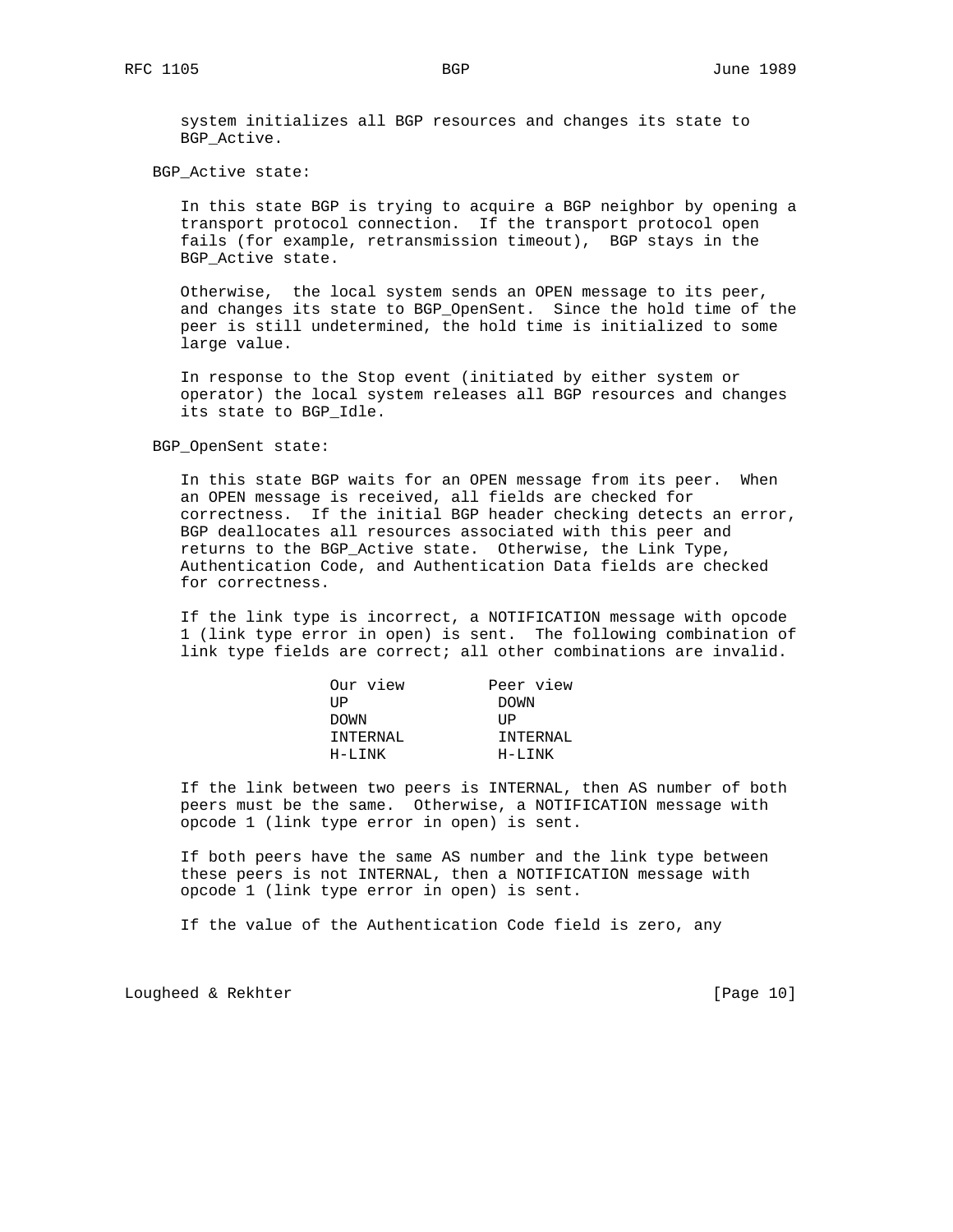information in the Authentication Data field (if present) is ignored. If the Authentication Code field is non-zero it is checked for known authentication codes. If authentication code is unknown, then the BGP NOTIFICATION message with opcode 2 (unknown authentication code) is sent.

 If the Authentication Code value is non-zero, then the corresponding authentication procedure is invoked. The default values are a zero Authentication Code and no Authentication Data.

 If any of the above tests detect an error, the local system closes the BGP connection and changes its state to BGP\_Idle.

 If there are no errors in the BGP OPEN message, BGP sends an OPEN CONFIRM message and goes into the BGP\_OpenConfirm state. At this point the hold timer which was originally set to some arbitrary large value (see above) is replaced with the value indicated in the OPEN message.

 If disconnect notification is received from the underlying transport protocol or if the hold time expires, the local system closes the BGP connection and changes its state to BGP\_Idle.

## BGP\_OpenConfirm state:

 In this state BGP waits for an OPEN CONFIRM message. As soon as this message is received, BGP changes its state to BGP\_Established. If the hold timer expires before an OPEN CONFIRM message is received, the local system closes the BGP connection and changes its state to BGP\_Idle.

BGP\_Established state:

 In the BGP\_Established state BGP can exchange UPDATE, NOTIFICATION, and KEEPALIVE messages with its peer.

 If disconnect notification is received from the underlying transport protocol or if the hold time expires, the local system closes the BGP connection and changes its state to BGP\_Idle.

 In response to the Stop event initiated by either the system or operator, the local system sends a NOTIFICATION message with opcode 10 (BGP Cease), closes the BGP connection, and changes its state to BGP\_Idle.

Lougheed & Rekhter [Page 11]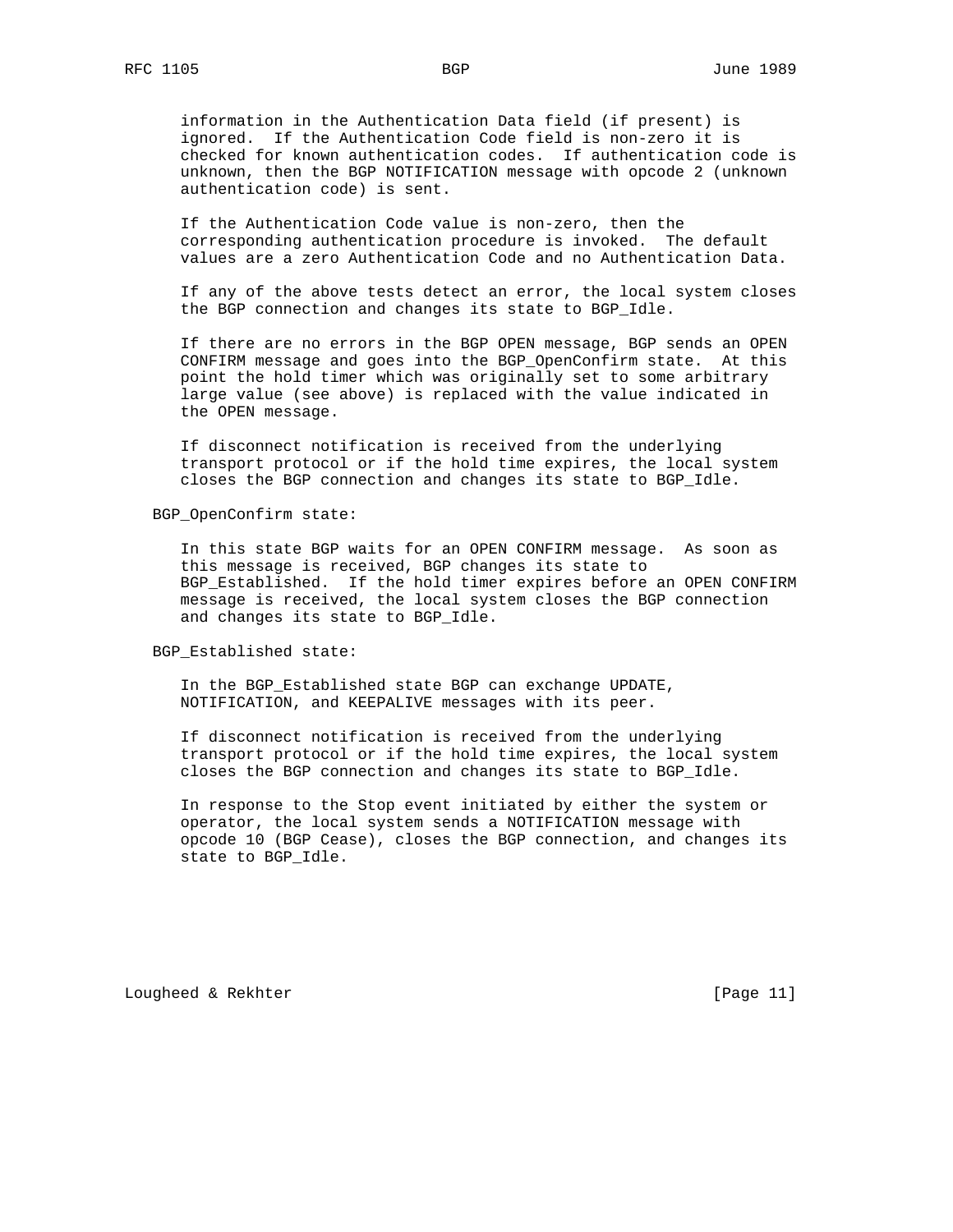## 5. UPDATE Message Handling

 A BGP UPDATE message may be received only in the BGP\_Established state. When a BGP UPDATE message is received, each field is checked for validity. When a NOTIFICATION message is sent regarding an UPDATE, the opcode is always 4 (update error), the subcode depends on the type of error, and the rest of the data field is as much as possible of the data portion of the UPDATE that caused the error.

 If the Gateway field is incorrect, a BGP NOTIFICATION message is sent with subcode 6 (invalid gateway field). All information in this UPDATE message is discarded.

 If the AS Count field is less than or equal to zero, a BGP NOTIFICATION is sent with subcode 1 (invalid AS count). Otherwise, the complete AS path is extracted and checked as described below.

 If one of the Direction fields in the AS route list is not defined, a BGP NOTIFICATION message is with subcode 2 (invalid direction code).

 If one of the AS Number fields in the AS route list is incorrect, a BGP NOTIFICATION message is sent with subcode 3 (invalid autonomous system).

 If either a EGP\_LINK or a INCOMPLETE\_LINK link type occurs at other than the end of the AS path, a BGP NOTIFICATION message is sent with subcode 4 (EGP\_LINK or INCOMPLETE\_LINK link type at other than the end of the AS path list).

 If none of the above tests failed, the full AS route is checked for AS loops.

 AS loop detection is done by scanning the full AS route and checking that each AS in this route occurs only once. If an AS loop is detected, a BGP NOTIFICATION message is sent with subcode 5 (routing loop).

 If any of the above errors are detected, no further processing is done. Otherwise, the complete AS path is correct and the rest of the UPDATE message is processed.

 If the Net Count field is incorrect, a BGP NOTIFICATION message is sent with subcode 7 (invalid Net Count field).

 Each network and metric pair listed in the BGP UPDATE message is checked for a valid network number. If the Network field is incorrect, a BGP Notification message is sent with subcode 8 (invalid network field). No checking is done on the metric field. It is up

Lougheed & Rekhter [Page 12]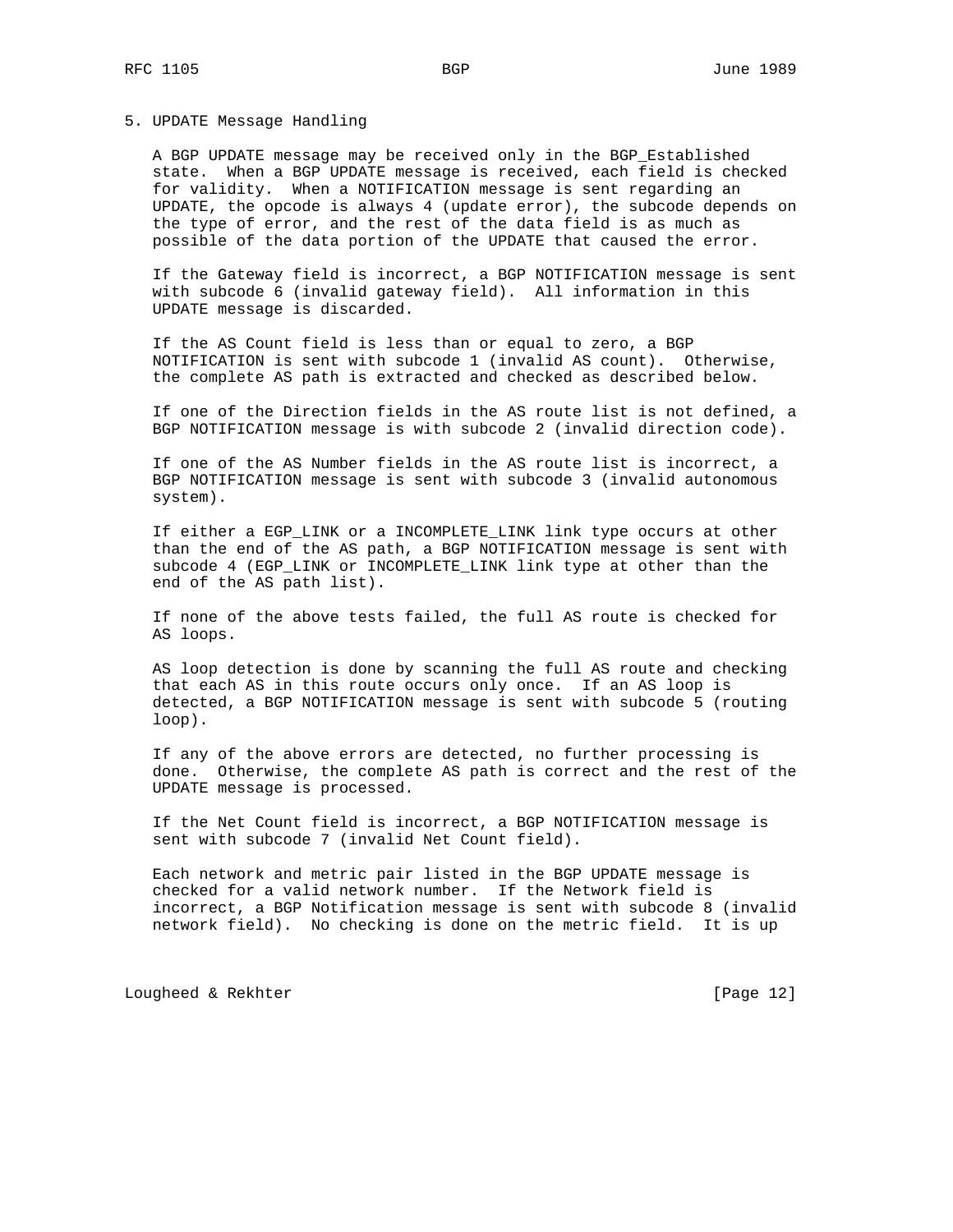to a particular implementation to decide whether to continue processing or terminate it upon the first incorrect network.

 If the network, its complete AS path, and the gateway are correct, then the route is compared with other routes to the same network. If the new route is better than the current one, then it is flooded to other BGP peers as follows:

- If the BGP UPDATE was received over the INTERNAL link, it is not propagated over any other INTERNAL link. This restriction is due to the fact that all BGP gateways within a single AS form a completely connected graph (see above).
- Before sending a BGP UPDATE message over the non-INTERNAL links, check the AS path to insure that doing so would not cause a routing loop. The BGP UPDATE message is then propagated (subject to the local policy restrictions) over any of the non-INTERNAL link of a routing loop would not result.
- If the BGP UPDATE message is propagated over a non-INTERNAL link, then the current AS number and link type of the link over which it is going to be propagated is prepended to the full AS path and the AS count field is incremented by 1. If the BGP UPDATE message is propagated over an INTERNAL link, then the full AS path passed unmodified and the AS count stays the same. The Gateway field is replaced with the sender's own address.
- 6. Acknowledgements

 We would like to express our thanks to Len Bosack (cisco Systems), Jeff Honig (Cornell University) and all members of the IWG task force for their contributions to this document.

Lougheed & Rekhter [Page 13]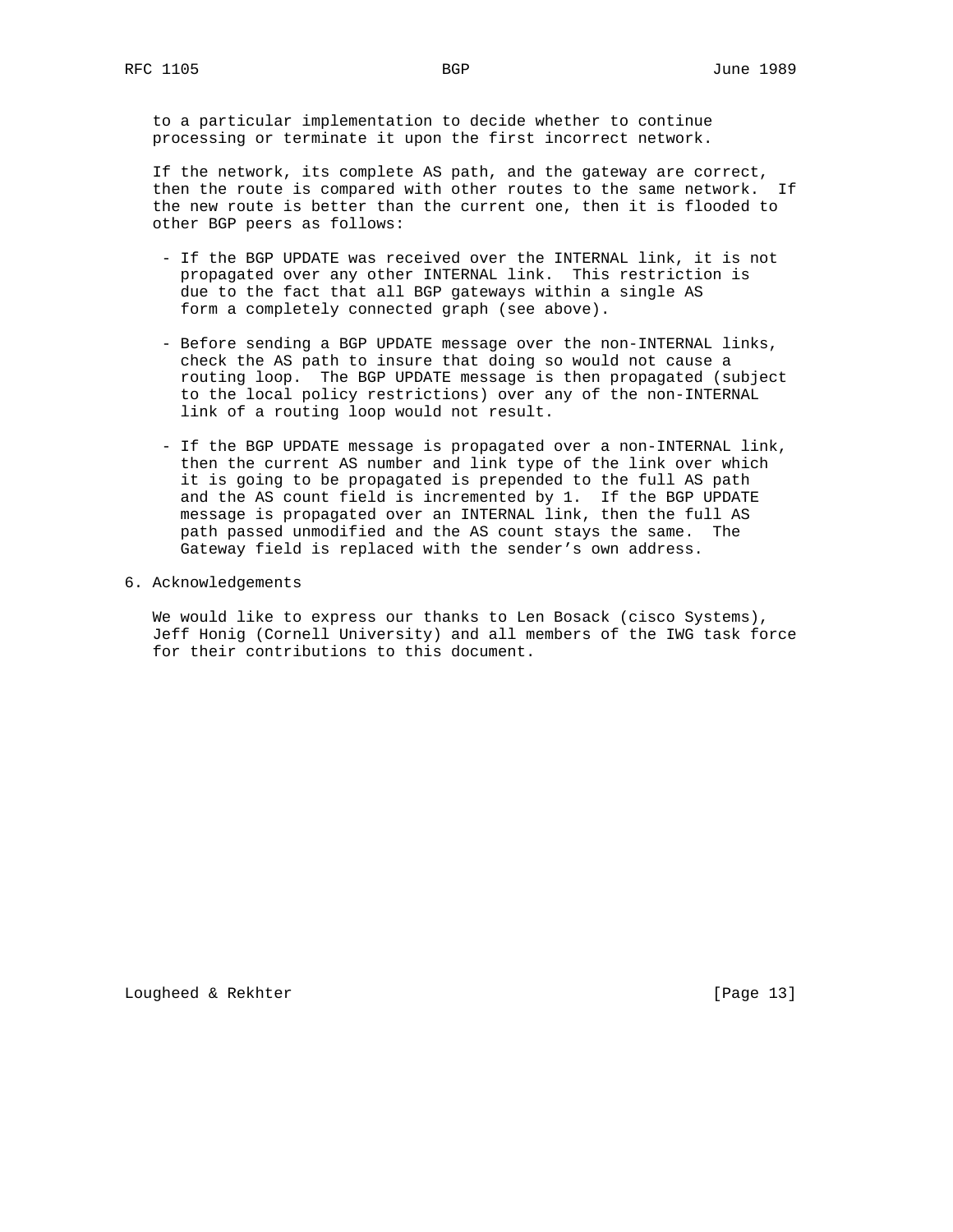# Appendix 1

BGP FSM State Transitions and Actions.

 This Appendix discusses the transitions between states in the BGP FSM in response to BGP events. The following is the list of these states and events.

BGP States:

- 1 BGP\_Idle
- 2 BGP\_Active
- 3 BGP\_OpenSent
- 4 BGP\_OpenConfirm
- 5 BGP\_Established

BGP Events:

 1 - BGP Start 2 - BGP Transport connection open 3 - BGP Transport connection closed 4 - BGP Transport connection open failed 5 - Receive OPEN message 6 - Receive OPEN CONFIRM message 7 - Receive KEEPALIVE message 8 - Receive UPDATE messages 9 - Receive NOTIFICATION message 10 - Holdtime timer expired 11 - KeepAlive timer expired 12 - Receive CEASE message 13 - BGP Stop

 The following table describes the state transitions of the BGP FSM and the actions triggered by these transitions.

Lougheed & Rekhter [Page 14]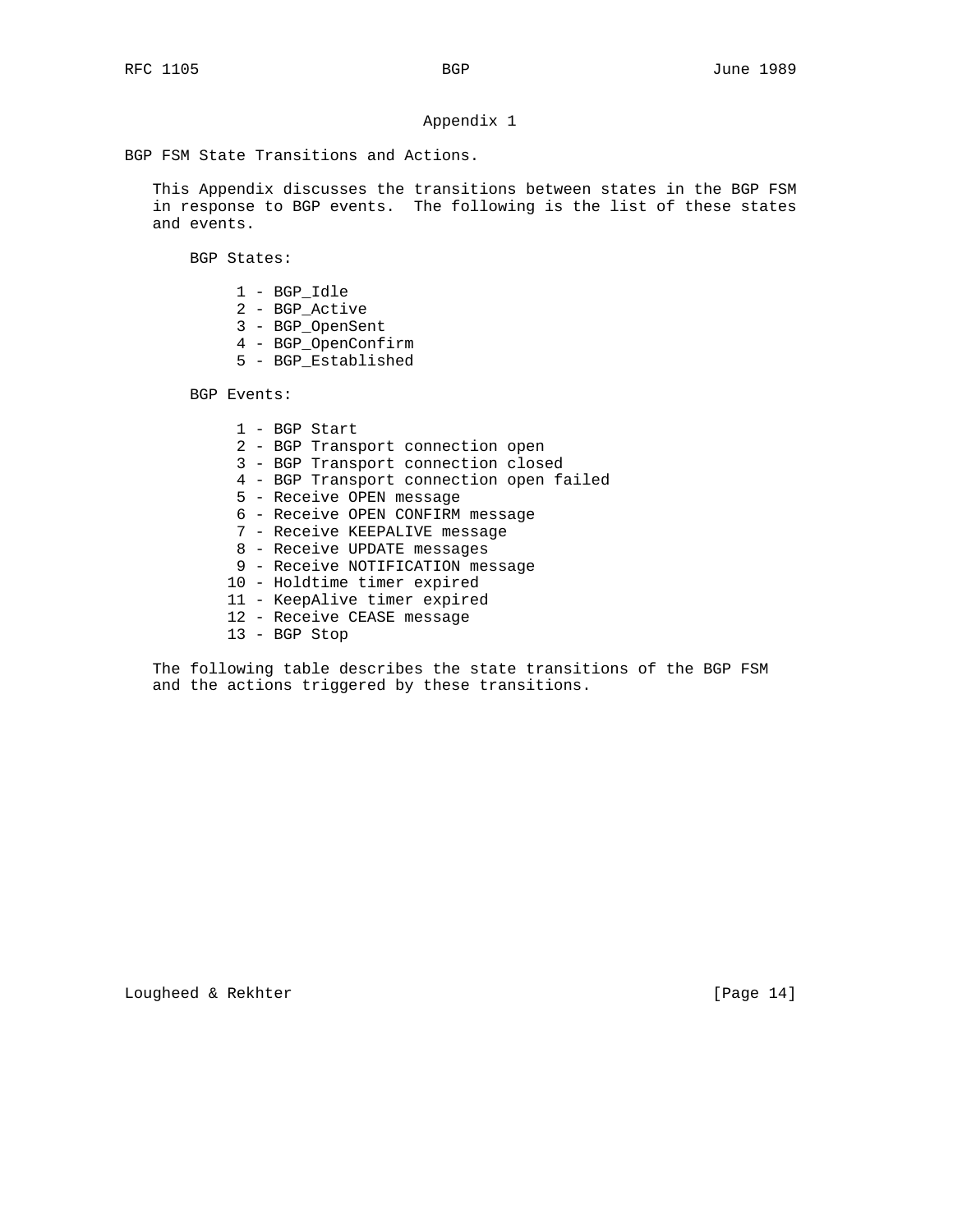| Event                          | Actions Message Sent Next State          |                   |                |
|--------------------------------|------------------------------------------|-------------------|----------------|
| $BGP$ _Idle $(1)$              |                                          |                   |                |
|                                | 1 1 Initialize resources none            |                   | 2              |
| BGP Active (2)                 |                                          |                   |                |
| $2 \left( \frac{1}{2} \right)$ | Initialize resources                     | OPEN              | 3              |
| $\overline{4}$                 | none                                     | none              | $\overline{2}$ |
| 13                             | Release resources                        | none              | 1              |
| BGP OpenSent(3)                |                                          |                   |                |
| 3                              | none                                     | none              | 1              |
| 5                              | Process OPEN is OK OPEN CONFIRM          |                   | 4              |
|                                | Process OPEN Message failed NOTIFICATION |                   | $\mathbf{1}$   |
| 11                             | Restart KeepAlive timer KEEPALIVE        |                   | 3              |
| 13                             | Release resources                        | none              | $\mathbf{1}$   |
|                                | BGP_OpenConfirm (4)                      |                   |                |
| 6                              | Complete initialization                  | <b>Example 10</b> | 5              |
| 3                              | none                                     | none              | $\mathbf 1$    |
| 10                             | Close transport connection mone          |                   | 1              |
| 11                             | Restart KeepAlive timer KEEPALIVE        |                   | 4              |
| 13                             | Release resources                        | none              | 1              |
|                                | BGP_Established (5)                      |                   |                |
| 7 <sup>7</sup>                 | Process KEEPALIVE                        | none              | 5              |
| 8                              | Process UPDATE is OK UPDATE              |                   | 5              |
|                                | Process UPDATE failed NOTIFICATION       |                   | 5              |
| 9                              | Process NOTIFICATION                     | none              | 5              |
| 10                             | Close transport connection mone          |                   | $\mathbf{1}$   |
| 11                             | Restart KeepAlive timer KEEPALIVE        |                   | 5              |
| 12                             | Close transport connection MOTIFICATION  |                   | $\mathbf{1}$   |
| 13                             | Release resources                        | none              | $\mathbf{1}$   |

 All other state-event combinations are considered fatal errors and cause the termination of the BGP transport connection (if necessary) and a transition to the BGP\_Idle state.

Lougheed & Rekhter [Page 15]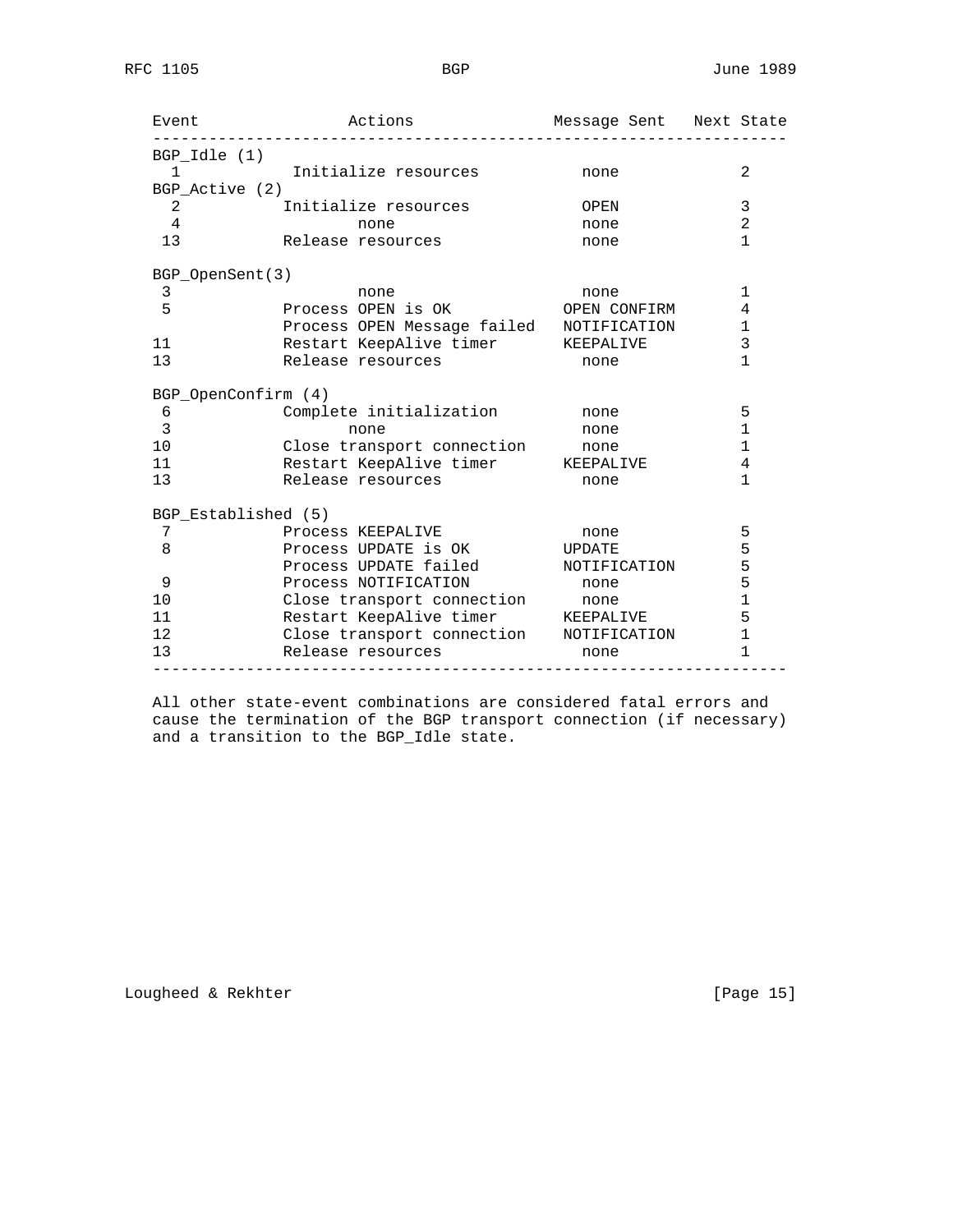|                | (1)            | (2)            | (3)          | Events   BGP_Idle BGP_Active BGP_OpenSent BGP_OpenConfirm BGP_Estab<br>(4) | (5)         |
|----------------|----------------|----------------|--------------|----------------------------------------------------------------------------|-------------|
| $\mathbf 1$    | $\overline{a}$ |                |              |                                                                            |             |
| $\sqrt{2}$     |                | $\mathbf{3}$   |              |                                                                            |             |
| $\mathbf{3}$   |                |                | $\mathbf 1$  | $1\,$                                                                      |             |
| $\overline{4}$ |                | $\overline{a}$ |              |                                                                            |             |
| $\mathsf S$    |                |                | $4$ or $1$   |                                                                            |             |
| $\epsilon$     |                |                |              | $\mathsf S$                                                                |             |
| $\overline{7}$ |                |                |              |                                                                            | 5           |
| $\,8\,$        |                |                |              |                                                                            | 5           |
| 9              |                |                |              |                                                                            | 5           |
| $10\,$         |                |                |              | $\mathbf 1$                                                                | $\mathbf 1$ |
| $11\,$         |                |                | $\mathsf{3}$ | $\overline{4}$                                                             | 5           |
| $1\,2$         |                |                |              |                                                                            | $\mathbf 1$ |
| $13\,$         |                | $\mathbf 1$    | $\mathbf 1$  | $\mathbf 1$                                                                | $\mathbf 1$ |
|                |                |                |              |                                                                            |             |

 The following is a condensed version of the above state transition table.

Lougheed & Rekhter [Page 16]